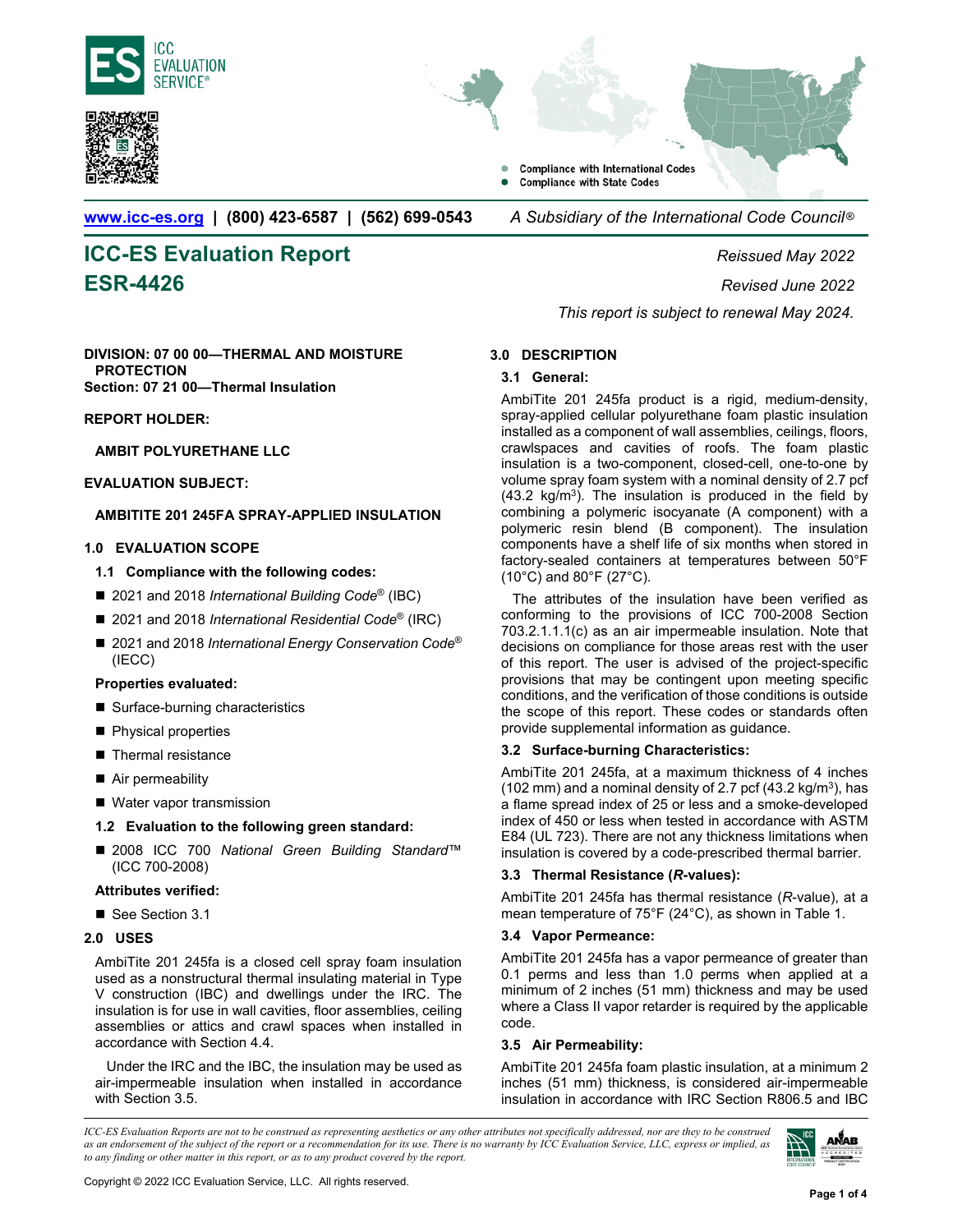Section 1202.3 based on testing in accordance with ASTM E2178.

#### **4.0 INSTALLATION**

#### **4.1 General:**

The AmbiTite 201 245fa product must be installed in accordance with the manufacturer's published installation instructions and this report. A copy of the manufacturer's published installation instructions must be available at all times on the jobsite during installation.

#### **4.2 Application:**

The insulation is spray-applied on the jobsite using equipment identified in the manufacturer's published installation instructions. The AmbiTite 201 245fa product must be applied when the ambient and substrate temperature is between 23ºF (-5ºC) and 120ºF (49ºC). The insulation must not be used in areas that have a maximum service temperature greater than 180ºF (82ºC). The foam plastic insulation must not be used in electrical outlets or junction boxes, or in continuous contact with rain or water. The substrate must be free of moisture, frost or ice, loose scales, rust, oil and grease, or contaminates that will interfere with adhesion of the spray foam insulation. The AmbiTite 201 245fa product is applied in passes having a maximum thickness of 4 inches (102 mm) per pass. When multiple passes are required, a minimum waiting time of 10 minutes is required before subsequent passes can be sprayed.

#### **4.3 Thermal Barrier:**

**4.3.1 Application with a Prescriptive Thermal Barrier:**  The AmbiTite 201 245fa must be separated from the interior of the building by an approved thermal barrier of  $\frac{1}{2}$ -inchthick (12.7 mm) gypsum wallboard or an equivalent thermal barrier complying with and installed in accordance with the applicable code. When installation is within an attic or crawl space as described in Section 4.4, a thermal barrier is not required between the foam plastic and the attic or crawl space, but is required between the insulation and the interior of the building.

There is no thickness limit when installed behind a code-prescribed thermal barrier.

#### **4.4 Ignition Barrier—Attics and Crawl Spaces:**

**4.4.1 Application with a Prescriptive Ignition Barrier:** When AmbiTite 201 245fa insulation is installed within attics or crawl spaces where entry is made only for service of utilities, an ignition barrier must be installed in accordance with IBC Section 2603.4.1.6 and IRC Sections R316.5.3 and R316.5.4, as applicable. The ignition barrier must be consistent with the requirements for the type of construction required by the applicable code, and must be installed in a manner so that the foam plastic insulation is not exposed. The attic or crawl space area must be separated from the interior of the building by an approved thermal barrier as described in Section 4.3.1.

AmbiTite 201 245fa insulation, as described in this section, may be installed in unvented attics in accordance with IRC Section R806.5 or IBC Section 1202.3.

### **5.0 CONDITIONS OF USE**

AmbiTite 201 245fa insulation described in this report complies with, or is a suitable alternative to what is specified in, those codes listed in Section 1.0 of this report, subject to the following conditions:

- **5.1** This evaluation report and the manufacturer's published installation instructions, when required by the code official, must be submitted at the time of permit application.
- **5.2** The AmbiTite 201 245fa insulation and applicable coating must be installed in accordance with the manufacturer's published installation instructions, this report and the applicable code. The instructions within this report govern if there are any conflicts between the manufacturer's published installation instructions and this report.
- **5.3** The AmbiTite 201 245fa insulation must be separated from the interior of the building by an approved thermal barrier, as described in Section 4.3.1. In attics and crawlspaces the insulation must be separated from the interior of the attic or crawlspace by an ignition barrier, as described in Section 4.4.1.
- **5.4** The AmbiTite 201 245fa insulation must be protected from the weather during application.
- **5.5** The AmbiTite 201 245fa insulation must be applied by installers approved by AMBIT Polyurethane LLC.
- **5.6** Use of AmbiTite 201 245fa insulation in areas where the probability of termite infestation is "very heavy" must be in accordance with IBC Section 2603.8 or IRC Section R318.4, as applicable.
- **5.7** Jobsite certification and labeling of the insulation must comply with 8 IRC Sections N1101.10.1 and N1101.10.1.1 and IECC Sections C303.1.1, C303.1.1.1, R303.1.1 and R303.1.1.1, as applicable.
- **5.8** The AmbiTite 201 245fa insulation is produced in Arlington, Texas a quality-control program with inspections by ICC-ES.

### **6.0 EVIDENCE SUBMITTED**

- **6.1** Data in accordance with the ICC-ES Acceptance Criteria for Spray-applied Foam Plastic Insulation (AC377), dated April 2020 (editorially revised July 2020).
- **6.2** Report on air leakage testing in accordance with ASTM E2178.
- **6.3** Reports on water vapor transmission tests in accordance with ASTM E96 (desiccant method).

### **7.0 IDENTIFICATION**

- **7.1** Components for AmbiTite 201 245fa insulation are identified with the manufacturer's name (AMBIT Polyurethane LLC), address and telephone number; the product trade name (AmbiTite 201 245fa); product type (A or B component); use instructions; the density; the flame-spread and smoke-developed indices; the evaluation report number (ESR-4426).
- **7.2** The report holder's contact information is the following:

**AMBIT POLYURETHANE LLC 2925 GALLERIA DRIVE ARLINGTON, TEXAS 76011 (817) 677-1200 www.ambitpu.com dave.lall@ambitpu.com**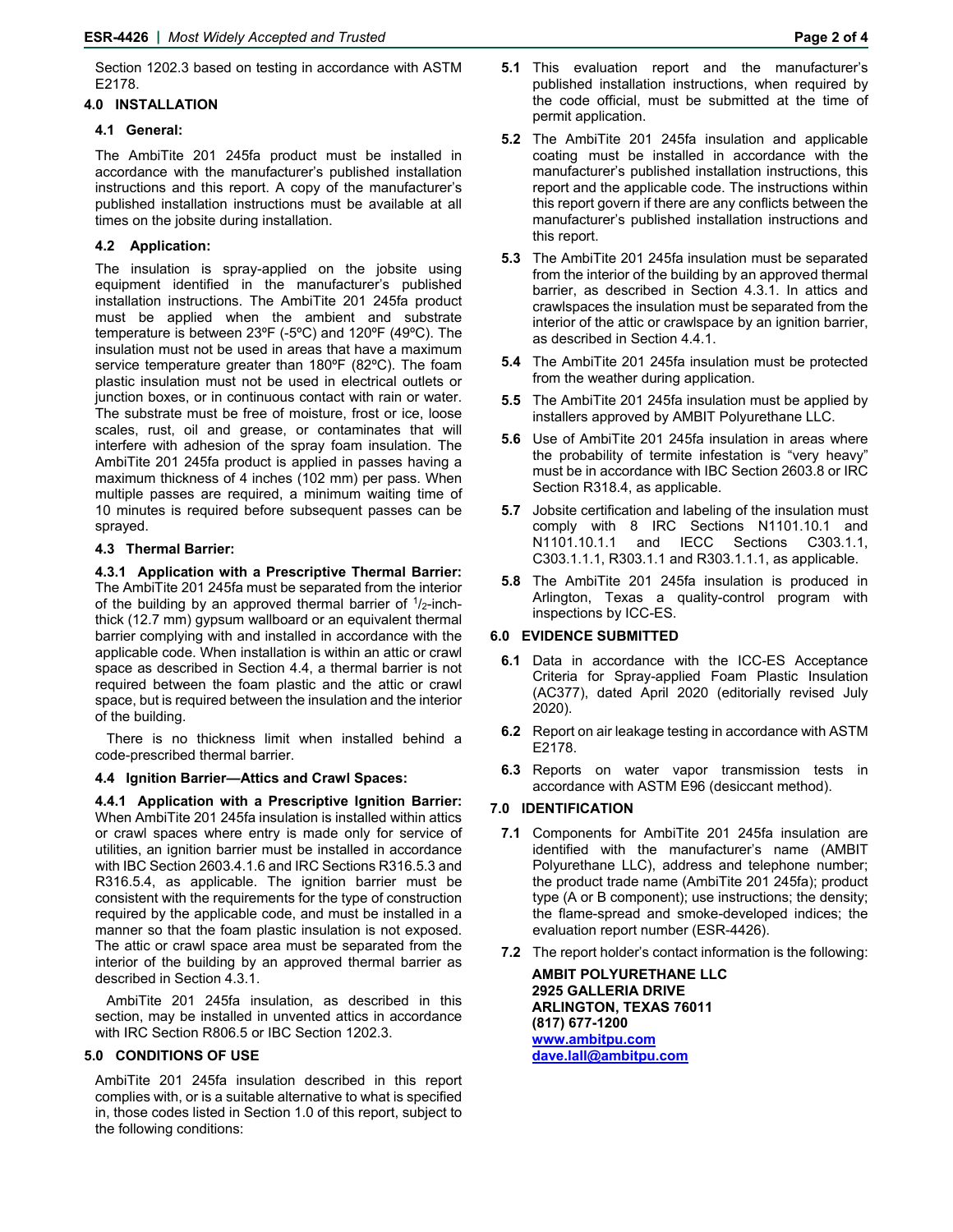| TABLE 1-THERMAL RESISTANCE (R-VALUES) <sup>1</sup> |  |
|----------------------------------------------------|--|
|----------------------------------------------------|--|

| <b>THICKNESS (inches)</b> | R-VALUE (°F.ft <sup>2</sup> .h/Btu) |
|---------------------------|-------------------------------------|
|                           | 6.7                                 |
| 2                         | 13                                  |
| 3.5                       | 22                                  |
| 4                         | 25                                  |
| 5                         | 31                                  |
| 6                         | 37                                  |
| 7                         | 43                                  |
| 8                         | 50                                  |
| 9                         | 56                                  |
| 10                        | 62                                  |
| 11                        | 68                                  |
| 12                        | 74                                  |

For **SI:** 1 inch = 25.4 mm;  $1^{\circ}$ F.ft<sup>2</sup>.hr/Btu = 0.176 110 k.m<sup>2</sup>/W.

<sup>1</sup>Calculated *R*-values are based on tested K-values at 1- and 3.5-inch thicknesses.

\**R*-values greater than 10 are rounded to the nearest whole number.